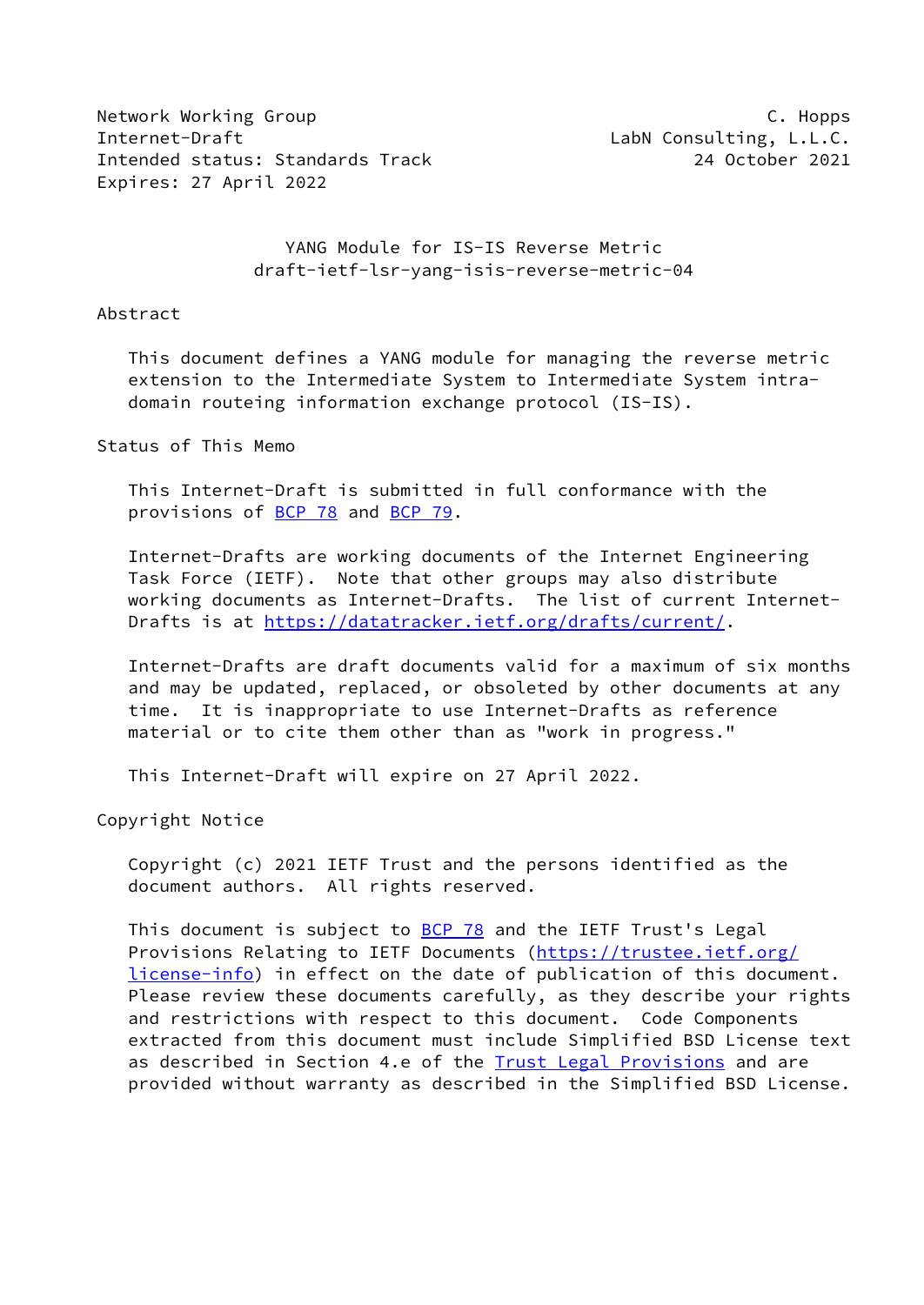# <span id="page-1-1"></span>Internet-Draft YANG Module for IS-IS Reverse Metric October 2021

## Table of Contents

|      |                                                     |  |  |  |  |  |  |  |  |  |  |  | $\overline{2}$ |
|------|-----------------------------------------------------|--|--|--|--|--|--|--|--|--|--|--|----------------|
|      |                                                     |  |  |  |  |  |  |  |  |  |  |  | $\overline{2}$ |
| 2.1. |                                                     |  |  |  |  |  |  |  |  |  |  |  | $\overline{2}$ |
|      |                                                     |  |  |  |  |  |  |  |  |  |  |  | $\overline{3}$ |
|      |                                                     |  |  |  |  |  |  |  |  |  |  |  | 8              |
|      | $3.1$ . Updates to the IETF XML Registry            |  |  |  |  |  |  |  |  |  |  |  | $\frac{8}{2}$  |
|      | $3.2$ . Updates to the YANG Module Names Registry 8 |  |  |  |  |  |  |  |  |  |  |  |                |
|      |                                                     |  |  |  |  |  |  |  |  |  |  |  | 8              |
| 5.   |                                                     |  |  |  |  |  |  |  |  |  |  |  | 10             |
| 6.   |                                                     |  |  |  |  |  |  |  |  |  |  |  | $\perp$        |
|      |                                                     |  |  |  |  |  |  |  |  |  |  |  | - 11           |
|      |                                                     |  |  |  |  |  |  |  |  |  |  |  | - 11           |
|      |                                                     |  |  |  |  |  |  |  |  |  |  |  |                |
|      |                                                     |  |  |  |  |  |  |  |  |  |  |  |                |
|      |                                                     |  |  |  |  |  |  |  |  |  |  |  |                |
|      |                                                     |  |  |  |  |  |  |  |  |  |  |  |                |

### <span id="page-1-0"></span>[1](#page-1-0). Introduction

 This document defines a YANG module for managing the reverse metric extension to IS-IS [[RFC8500\]](https://datatracker.ietf.org/doc/pdf/rfc8500), [[ISO10589\]](#page-10-2). Please refer to [RFC8500] for the description and definition of the functionality managed by this module.

 The YANG data model described in this document conforms to the Network Management Datastore Architecture defined in [\[RFC8342](https://datatracker.ietf.org/doc/pdf/rfc8342)].

### <span id="page-1-2"></span>[2](#page-1-2). YANG Management

## <span id="page-1-3"></span>[2.1](#page-1-3). YANG Tree

The following is the YANG tree diagram ([\[RFC8340](https://datatracker.ietf.org/doc/pdf/rfc8340)]) for the IS-IS reverse metric extension additions.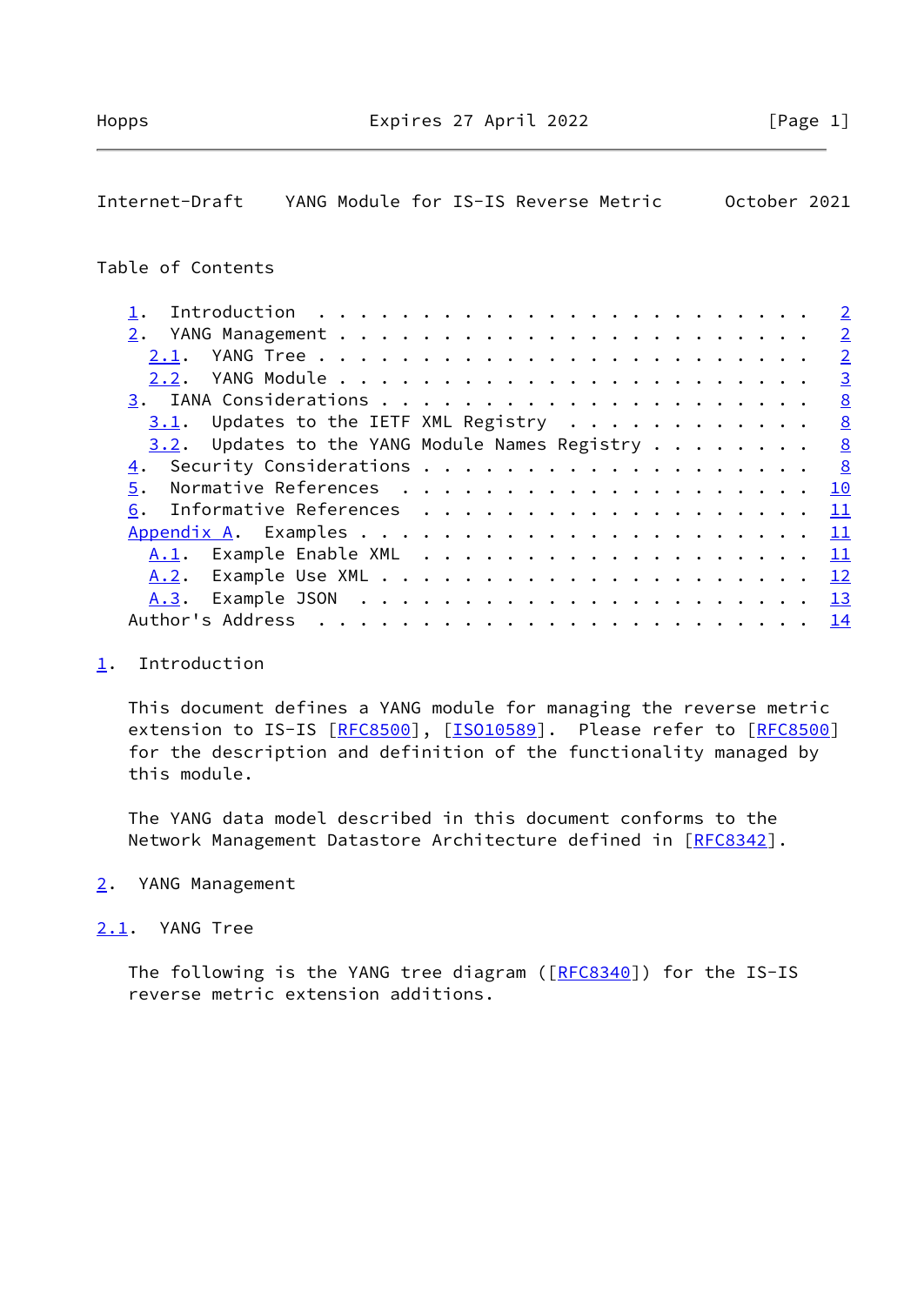#### Hopps Expires 27 April 2022 [Page 2]

```
Internet-Draft YANG Module for IS-IS Reverse Metric October 2021
   module: ietf-isis-reverse-metric
     augment /rt:routing/rt:control-plane-protocols
               /rt:control-plane-protocol/isis:isis:
       +--rw reverse-metric
          +--rw enable-receive? boolean
     augment /rt:routing/rt:control-plane-protocols
               /rt:control-plane-protocol/isis:isis/isis:interfaces
               /isis:interface:
       +--rw reverse-metric
          +--rw reverse-metric
            | +--rw metric? isis:wide-metric
             | +--rw flags
            | +--rw whole-lan? boolean
            | +--rw allow-unreachable? boolean
             | +--rw exclude-te-metric? boolean
          +--rw level-1
             | +--rw reverse-metric
               | +--rw metric? isis:wide-metric
                | +--rw flags
               | +--rw whole-lan? boolean
                   | | +--rw allow-unreachable? boolean
                | +--rw exclude-te-metric? boolean
          +--rw level-2
             +--rw reverse-metric
                +--rw metric? isis:wide-metric
                +--rw flags
                   | +--rw whole-lan? boolean
                   | +--rw allow-unreachable? boolean
                +--rw exclude-te-metric? boolean
     augment /rt:routing/rt:control-plane-protocols
               /rt:control-plane-protocol/isis:isis/isis:interfaces
               /isis:interface/isis:adjacencies/isis:adjacency:
       +--ro reverse-metric
          +--ro metric? isis:wide-metric
          +--ro flags
          | +--ro whole-lan? boolean
```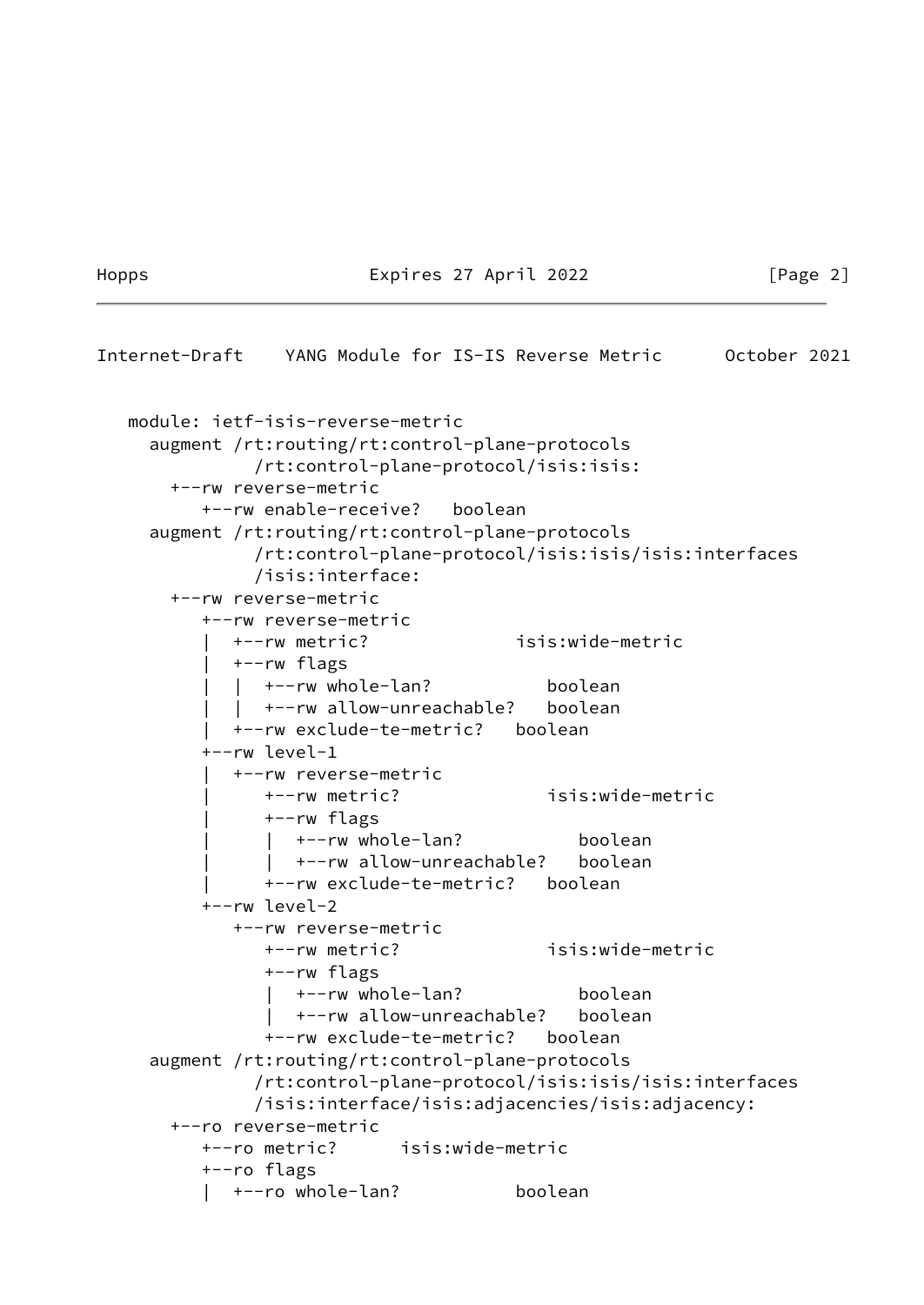```
 | +--ro allow-unreachable? boolean
           +--ro te-metric? uint32
2.2. YANG Module
   The following is the YANG module for managing the IS-IS reverse
   metric functionality defined in [RFC8500]. It imports modules from
   the following RFCs: [RFC8349], [I-D.ietf-isis-yang-isis-cfg].
Hopps Expires 27 April 2022 [Page 3]
Internet-Draft YANG Module for IS-IS Reverse Metric October 2021
    <CODE BEGINS> file "ietf-isis-reverse-metric@2021-10-24.yang"
   module ietf-isis-reverse-metric {
     yang-version 1.1;
     namespace "urn:ietf:params:xml:ns:yang:ietf-isis-reverse-metric";
     prefix isis-rmetric;
     import ietf-routing {
       prefix rt;
       reference
          "RFC8349:
          A YANG Data Model for Routing Management (NMDA Version)";
     }
      import ietf-isis {
       prefix isis;
       reference
          "draft-ietf-isis-yang-isis-cfg-42:
         YANG Data Model for IS-IS Protocol";
     }
     organization
        "IETF LSR Working Group (LSR)";
     contact
        "WG Web: <https://tools.ietf.org/wg/lsr/>
        WG List: <mailto:lsr@ietf.org>
        Author: Christian Hopps
                 <mailto:chopps@chopps.org>";
```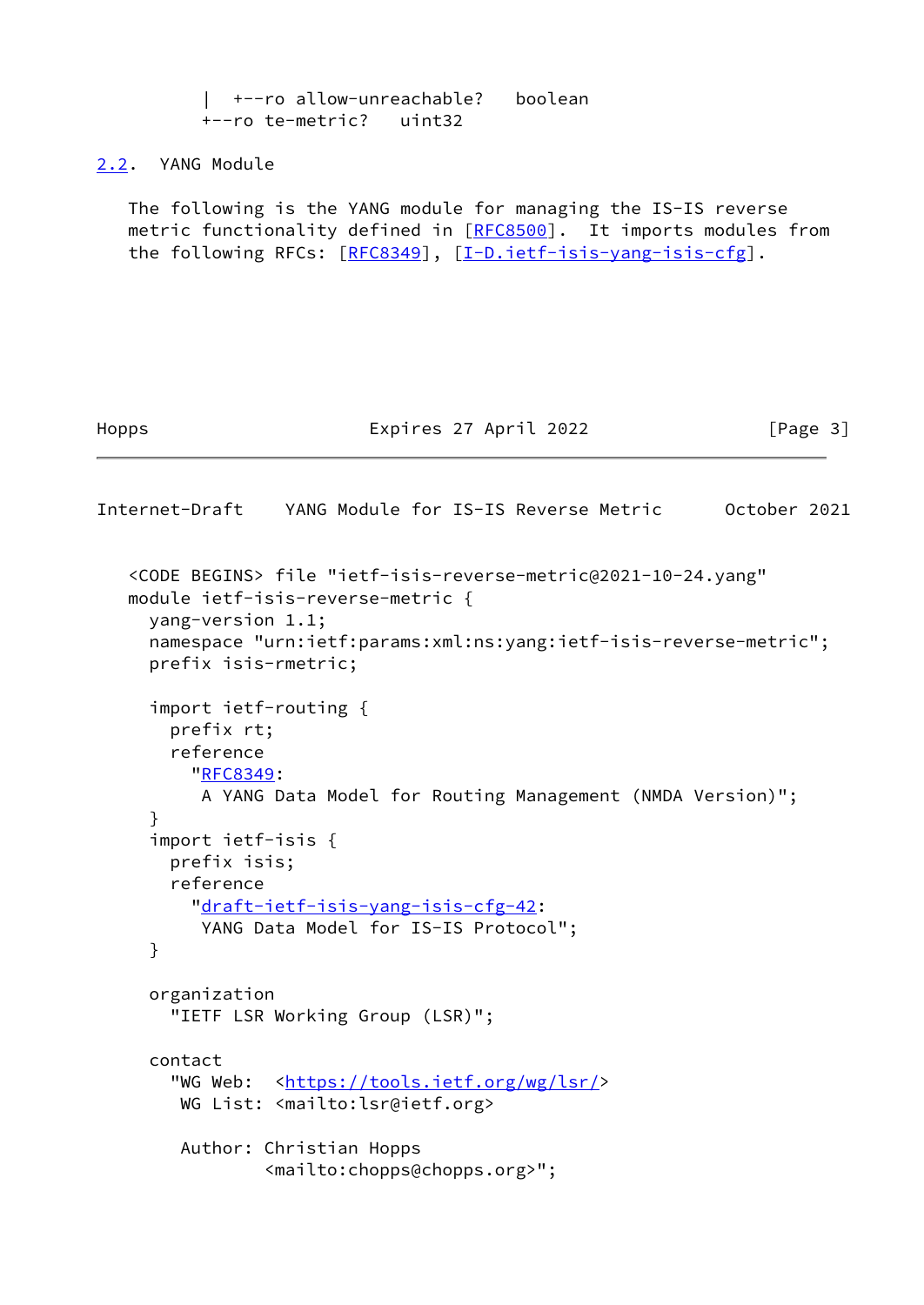// RFC Ed.: replace XXXX with actual RFC number and // remove this note. description "This module defines the configuration and operational state for managing the IS-IS reverse metric functionality [\[RFC8500](https://datatracker.ietf.org/doc/pdf/rfc8500)]. Copyright (c) 2019 IETF Trust and the persons identified as authors of the code. All rights reserved. Redistribution and use in source and binary forms, with or without modification, is permitted pursuant to, and subject to the license terms contained in, the Simplified BSD License set forth in **Section 4.c** of the IETF Trust's Legal Provisions Relating to IETF Documents [\(https://trustee.ietf.org/license-info\)](https://trustee.ietf.org/license-info). This version of this YANG module is part of RFC XXXX

[\(https://tools.ietf.org/html/rfcXXXX](https://tools.ietf.org/html/rfcXXXX)); see the RFC itself for

Hopps **Expires 27 April 2022** [Page 4]

```
Internet-Draft YANG Module for IS-IS Reverse Metric October 2021
         full legal notices.";
      revision 2021-10-24 {
        description "Initial Revision";
        reference "RFC XXXX: YANG IS-IS Reverse Metric";
      }
      grouping reverse-metric-data {
        description "IS-IS reverse metric data.";
        leaf metric {
          type isis:wide-metric;
          description "The reverse metric value.";
          reference "RFC8500, Section 2";
        }
        container flags {
          description "The reverse metric flag values.";
          leaf whole-lan {
            type boolean;
            description
                "The 'whole LAN' or W-bit. If true then a DIS processing
                this reverse metric will add the metric value to all the
```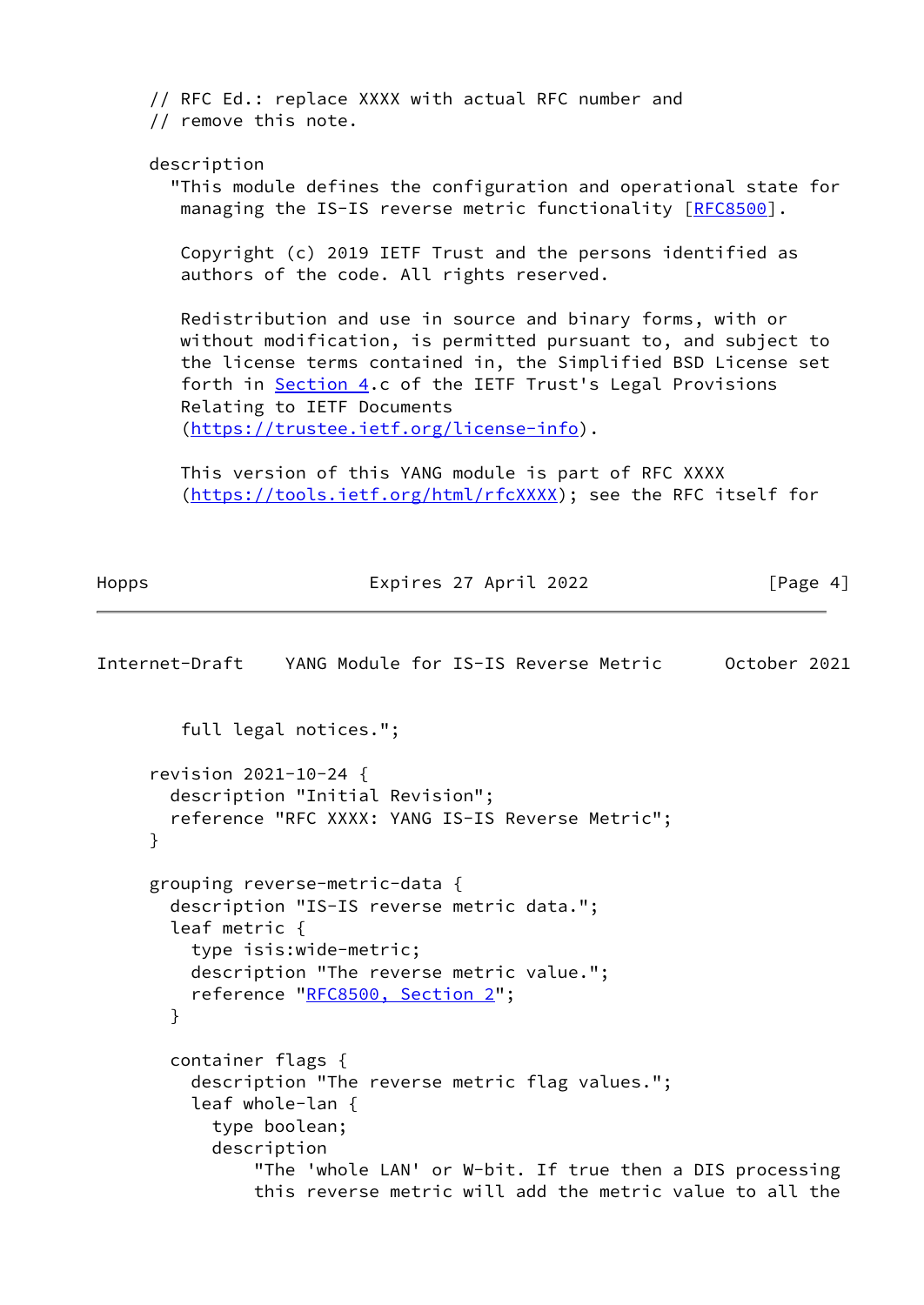```
 nodes it advertises in the pseudo-node LSP for this
                interface. Otherwise it will only increment the metric
                for the advertising node in the pseudo-node LSP for this
                interface.";
            reference "RFC8500, Section 2";
 }
          leaf allow-unreachable {
            type boolean;
            description
                "The 'allow-unreachable' or U-bit. If true it allows the
                neighbor to increment the overall metric up to 2^24-1
                rather than the lesser maximum of 2^24-2. If the metric
                is then set by the neighbor to 2^24-1, it will cause
                traffic to stop using, rather than avoid using, the
                interface.";
            reference "RFC8500, Section 2";
          }
       }
     }
     grouping reverse-metric-if-config-data {
        description "IS-IS reverse metric config data.";
        container reverse-metric {
          description "IS-IS reverse metric data.";
          uses reverse-metric-data;
          leaf exclude-te-metric {
```
Hopps Expires 27 April 2022 [Page 5]

```
Internet-Draft YANG Module for IS-IS Reverse Metric October 2021
            type boolean;
            default false;
            description
              "If true and there is a TE metric defined for this
               interface then do not send the TE metric sub-TLV in the
               reverse metric TLV.";
            reference "RFC8500, Section 3.5";
          }
       }
      }
      grouping tlv16-reverse-metric {
        description "IS-IS reverse metric TLV data.";
        container reverse-metric {
          description "IS-IS reverse metric TLV data.";
```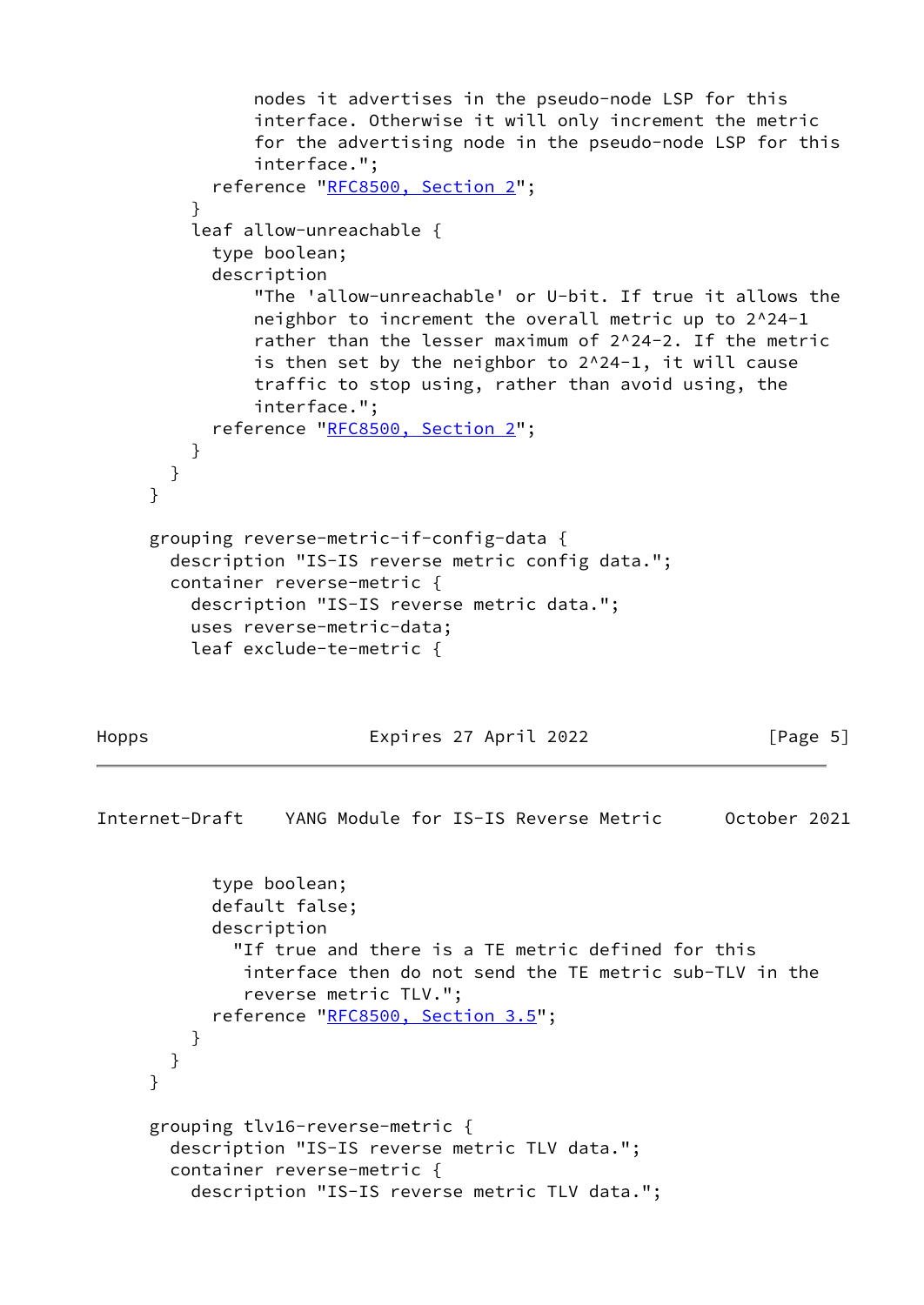```
 uses reverse-metric-data;
          leaf te-metric {
            type uint32;
            description
              "The TE metric value from the sub-TLV if present.";
            reference "RFC8500, Section 3.5";
          }
        }
      }
      augment "/rt:routing/rt:control-plane-protocols/"
        +"rt:control-plane-protocol/"
        +"isis:isis" {
        when "derived-from-or-self(../rt:type, 'isis:isis')" {
          description
            "This augment is only valid when routing protocol instance
             type is 'isis'.";
        }
        description
          "The reverse metric configuration for an IS-IS instance.";
        container reverse-metric {
          description "Global reverse metric configuration.";
          leaf enable-receive {
            type boolean;
            default false;
            description
               "Enable handling of reverse metric announcements from
               neighbors. By default reverse metric handling is disabled
               and must be explicitly enabled through this
               configuration.";
          }
Hopps                                 Expires 27 April 2022                 [Page 6]
Internet-Draft YANG Module for IS-IS Reverse Metric October 2021
        }
      }
      augment "/rt:routing/rt:control-plane-protocols/"
        +"rt:control-plane-protocol/"
        +"isis:isis/isis:interfaces/isis:interface" {
        when "derived-from-or-self(../../../rt:type, 'isis:isis')" {
          description
```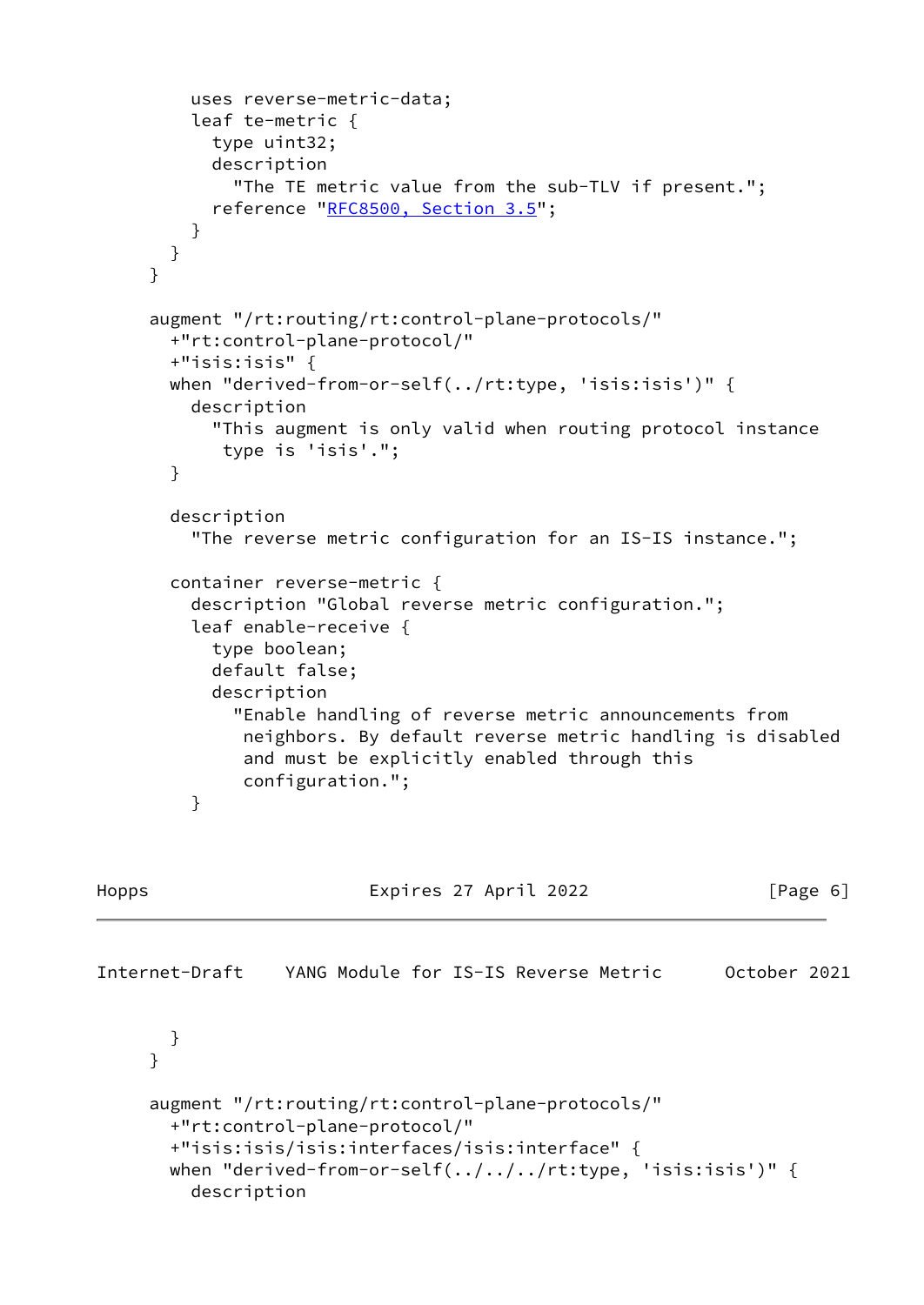```
 "This augment is only valid when routing protocol instance
             type is 'isis'.";
        }
        description
          "The reverse metric configuration for an interface.";
        container reverse-metric {
          description "Announce a reverse metric to neighbors.";
          uses reverse-metric-if-config-data;
          container level-1 {
            description
              "Announce a reverse metric to level-1 neighbors.";
            uses reverse-metric-if-config-data;
 }
          container level-2 {
            description
              "Announce a reverse metric to level-2 neighbors.";
            uses reverse-metric-if-config-data;
          }
        }
      }
      augment "/rt:routing/rt:control-plane-protocols/"
        +"rt:control-plane-protocol/"
        +"isis:isis/isis:interfaces/isis:interface/"
        +"isis:adjacencies/isis:adjacency" {
        when "derived-from-or-self(../../../../../rt:type,
                                    'isis:isis')" {
          description
            "This augment is only valid when routing protocol instance
             type is 'isis'";
        }
        description
          "The reverse metric state advertised by an adjacency.";
        uses tlv16-reverse-metric;
      }
    <CODE ENDS>
```
}

Hopps Expires 27 April 2022 [Page 7]

<span id="page-7-1"></span><span id="page-7-0"></span>Internet-Draft YANG Module for IS-IS Reverse Metric October 2021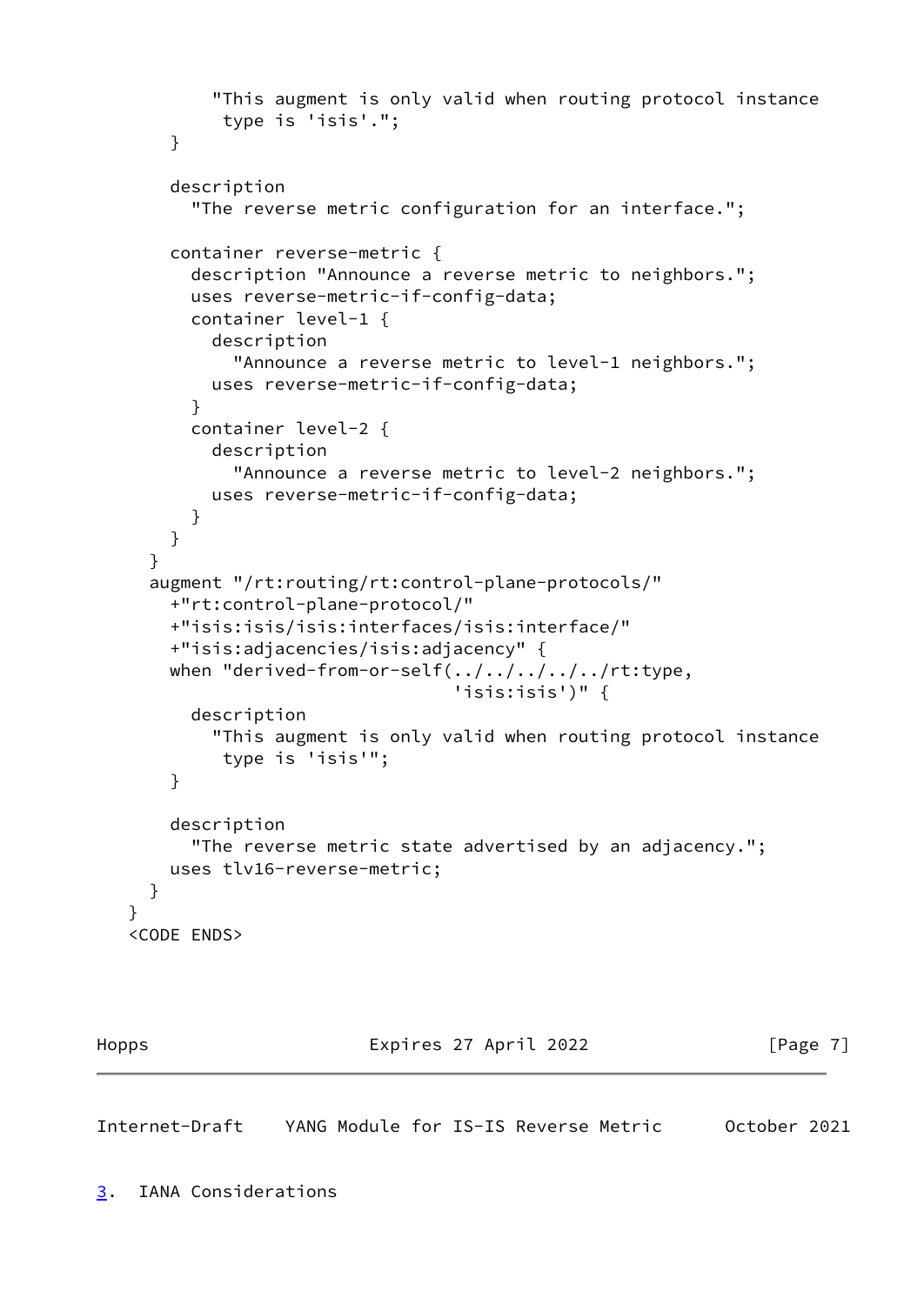<span id="page-8-0"></span>[3.1](#page-8-0). Updates to the IETF XML Registry

This document registers a URI in the "IETF XML Registry" [\[RFC3688](https://datatracker.ietf.org/doc/pdf/rfc3688)]. Following the format in [\[RFC3688](https://datatracker.ietf.org/doc/pdf/rfc3688)], the following registration has been made:

URI urn:ietf:params:xml:ns:yang:ietf-isis-reverse-metric

Registrant Contact The IESG.

XML N/A; the requested URI is an XML namespace.

<span id="page-8-1"></span>[3.2](#page-8-1). Updates to the YANG Module Names Registry

 This document registers one YANG module in the "YANG Module Names" registry [\[RFC6020](https://datatracker.ietf.org/doc/pdf/rfc6020)]. Following the format in [RFC6020], the following registration has been made:

name ietf-isis-reverse-metric

namespace urn:ietf:params:xml:ns:yang:ietf-isis-reverse-metric

prefix isis-rmetric

 reference RFC XXXX (RFC Ed.: replace XXX with actual RFC number and remove this note.)

<span id="page-8-2"></span>[4](#page-8-2). Security Considerations

 The YANG module specified in this document defines a schema for data that is designed to be accessed via network management protocols such as NETCONF [[RFC6241\]](https://datatracker.ietf.org/doc/pdf/rfc6241) or RESTCONF [\[RFC8040](https://datatracker.ietf.org/doc/pdf/rfc8040)]. The lowest NETCONF layer is the secure transport layer, and the mandatory-to-implement secure transport is Secure Shell (SSH) [\[RFC6242](https://datatracker.ietf.org/doc/pdf/rfc6242)]. The lowest RESTCONF layer is HTTPS, and the mandatory-to-implement secure transport is TLS  $[REC8446]$ .

The NETCONF access control model [\[RFC8341](https://datatracker.ietf.org/doc/pdf/rfc8341)] provides the means to restrict access for particular NETCONF or RESTCONF users to a preconfigured subset of all available NETCONF or RESTCONF protocol operations and content.

 The YANG module defined in this document can enable, disable and modify the behavior of metrics used by routing. For the security implications regarding these types of changes consult [[RFC8500](https://datatracker.ietf.org/doc/pdf/rfc8500)] which defines the functionality.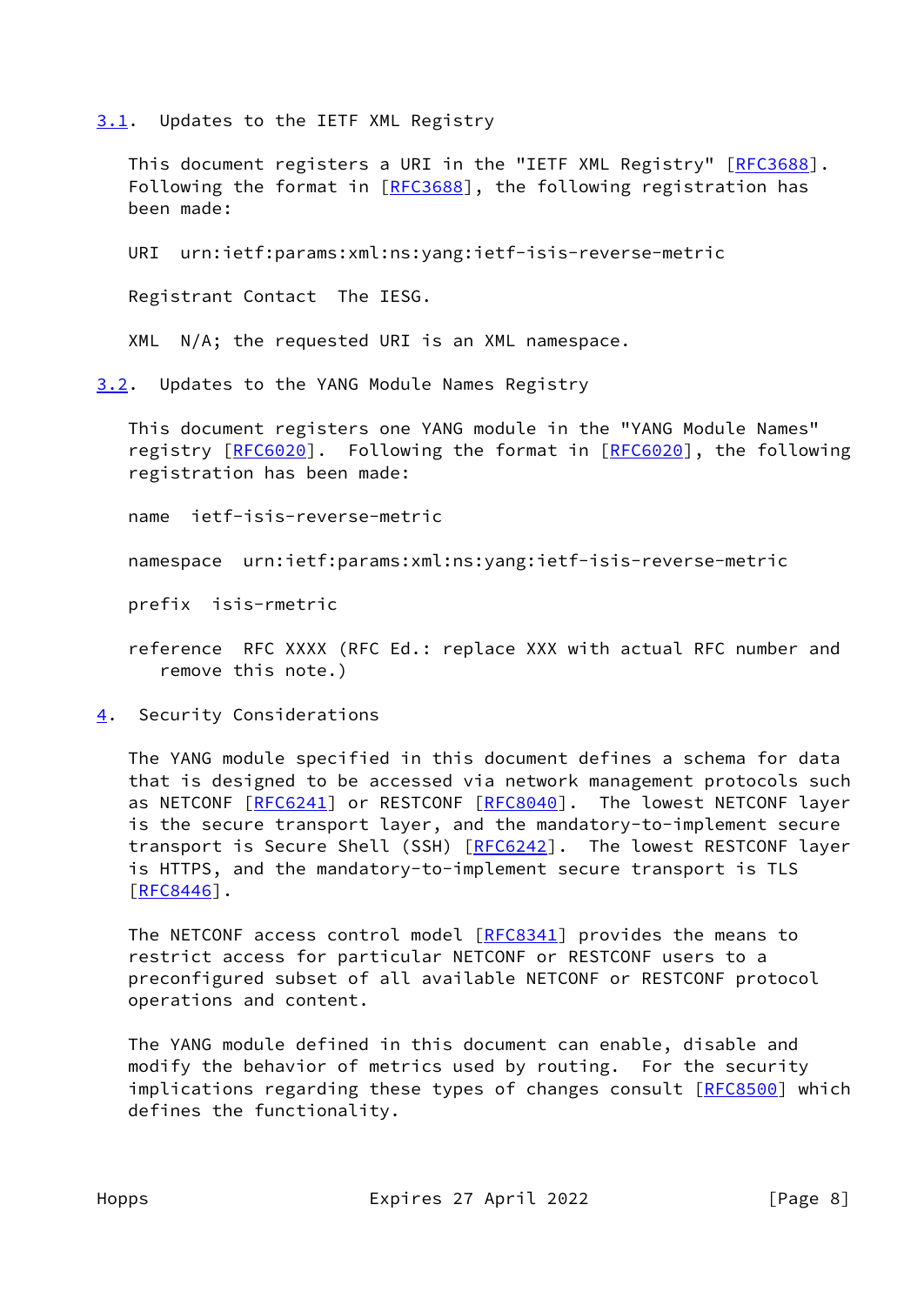There are a number of data nodes defined in this YANG module that are writable/creatable/deletable (i.e., "config true", which is the default). These data nodes may be considered sensitive or vulnerable in some network environments. Write operations (e.g., edit-config) to these data nodes without proper protection can have a negative effect on network operations.

 These are the subtrees and data nodes and their sensitivity/ vulnerability:

```
 Under "/rt:routing/rt:control-plane-protocols/" +
       "rt:control-plane-protocol/isis:isis"
```

```
 - /isis-rmetric:reverse-metric/isis-rmetric:enable-receive
```
- Under "/rt:routing/rt:control-plane-protocols/" + "rt:control-plane-protocol/isis:isis/" + "isis:interfaces/isis:interface/" + "isis-rmetric:reverse-metric"
	- /isis-rmetric:metric
	- /isis-rmetric:flags/isis-rmetric:whole-lan
	- /isis-rmetric:flags/isis-rmetric:allow-unreachable
	- /isis-rmetric:exclude-te-metric
- Under "/rt:routing/rt:control-plane-protocols/" + "rt:control-plane-protocol/isis:isis/" + "isis:interfaces/isis:interface/" + "isis:level-1/isis-rmetric:reverse-metric"
	- /isis-rmetric:metric
	- /isis-rmetric:flags/isis-rmetric:whole-lan
	- /isis-rmetric:flags/isis-rmetric:allow-unreachable
	- /isis-rmetric:exclude-te-metric
- Under "/rt:routing/rt:control-plane-protocols/" + "rt:control-plane-protocol/isis:isis/" + "isis:interfaces/isis:interface/" + "isis:level-2/isis-rmetric:reverse-metric"
	- /isis-rmetric:metric
	- /isis-rmetric:flags/isis-rmetric:whole-lan
	- /isis-rmetric:flags/isis-rmetric:allow-unreachable
	- /isis-rmetric:exclude-te-metric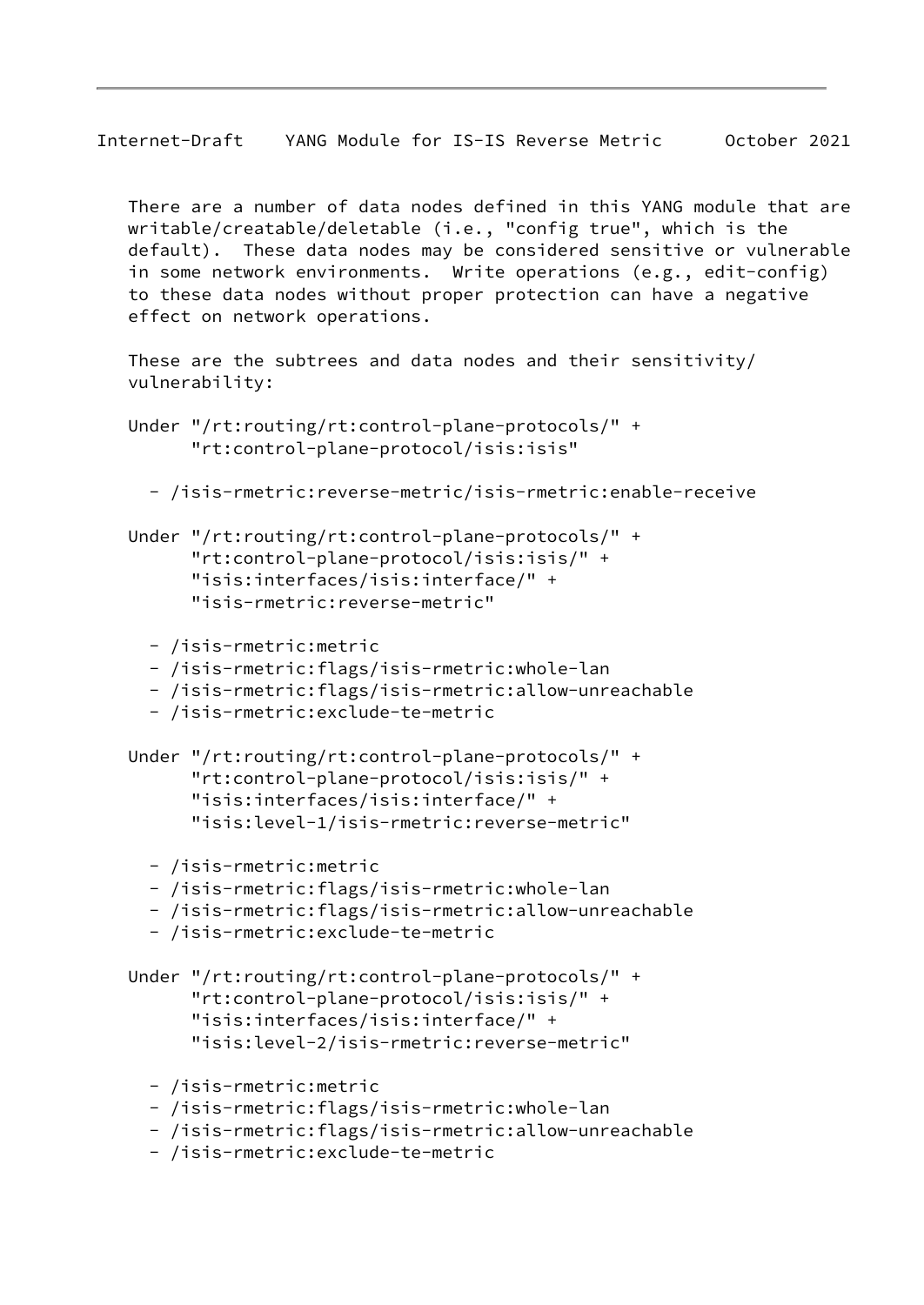Hopps Expires 27 April 2022 [Page 9]

<span id="page-10-1"></span>Internet-Draft YANG Module for IS-IS Reverse Metric October 2021

 Some of the readable data nodes in this YANG module may be considered sensitive or vulnerable in some network environments. It is thus important to control read access (e.g., via get, get-config, or notification) to these data nodes. These are the subtrees and data nodes and their sensitivity/vulnerability:

 All nodes are under the following subtree, so that prefix will be assumed for each node description.

```
 Under "/rt:routing/rt:control-plane-protocols/" +
       "rt:control-plane-protocol/isis:isis/" +
       "isis:interfaces/isis:interface/" +
       "isis:adjacencies/isis:adjacency/" +
       "isis-rmetric:reverse-metric"
```
- /isis-rmetric:metric
- /isis-rmetric:flags/isis-rmetric:whole-lan
- /isis-rmetric:flags/isis-rmetric:allow-unreachable
- /isis-rmetric:te-metric
- <span id="page-10-0"></span>[5](#page-10-0). Normative References

<span id="page-10-2"></span> [ISO10589] International Organization for Standardization, "Intermediate System to Intermediate System intra-domain routeing information exchange protocol for use in conjunction with the protocol for providing the connectionless-mode network service (ISO 8473)", ISO Standard 10589:2002, 2002.

- [RFC3688] Mealling, M., "The IETF XML Registry", [BCP 81](https://datatracker.ietf.org/doc/pdf/bcp81), [RFC 3688](https://datatracker.ietf.org/doc/pdf/rfc3688), DOI 10.17487/RFC3688, January 2004, <[https://www.rfc-editor.org/info/rfc3688>](https://www.rfc-editor.org/info/rfc3688).
- [RFC6020] Bjorklund, M., Ed., "YANG A Data Modeling Language for the Network Configuration Protocol (NETCONF)", [RFC 6020](https://datatracker.ietf.org/doc/pdf/rfc6020), DOI 10.17487/RFC6020, October 2010, <[https://www.rfc-editor.org/info/rfc6020>](https://www.rfc-editor.org/info/rfc6020).

[RFC6241] Enns, R., Ed., Bjorklund, M., Ed., Schoenwaelder, J., Ed.,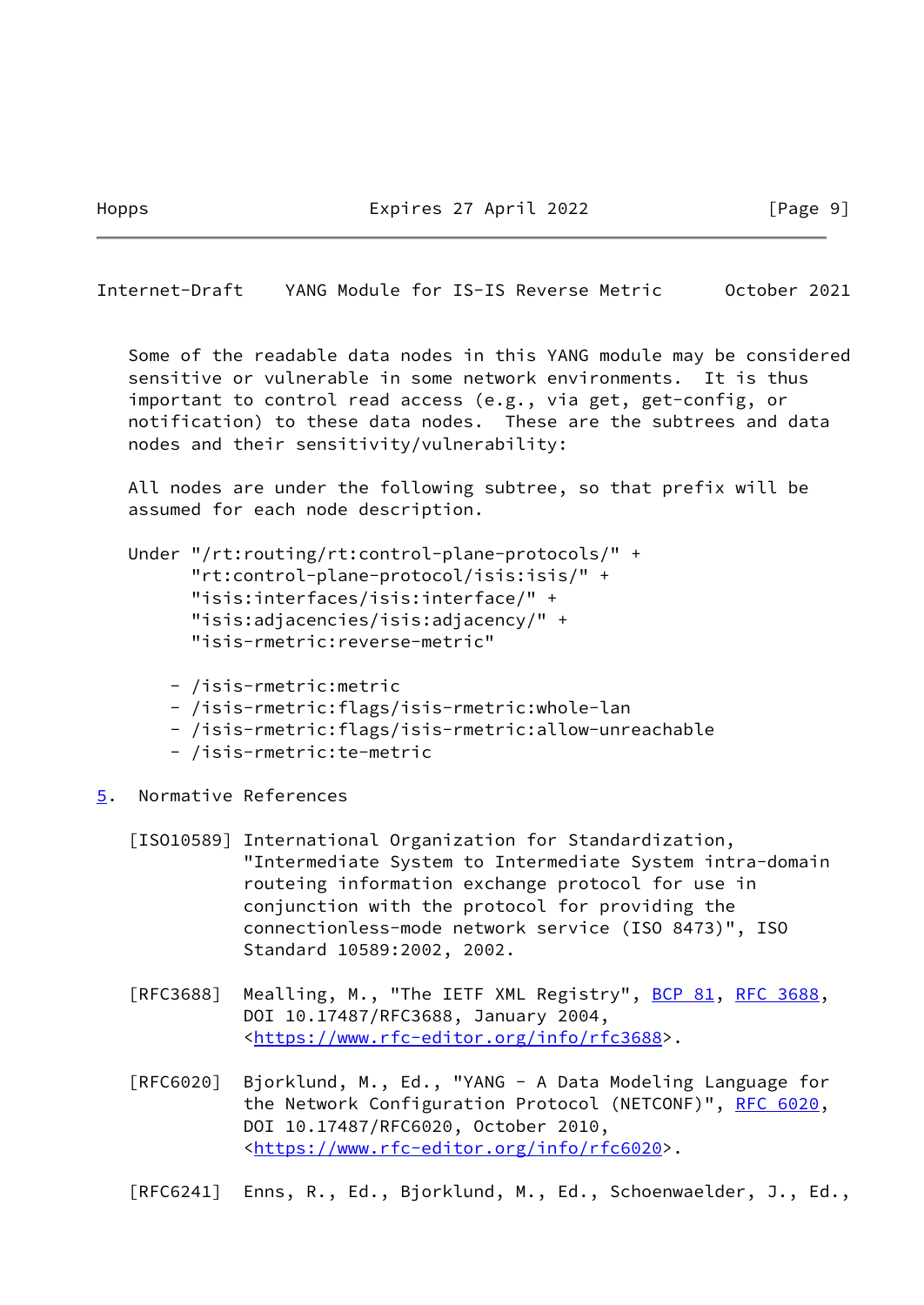and A. Bierman, Ed., "Network Configuration Protocol (NETCONF)", [RFC 6241,](https://datatracker.ietf.org/doc/pdf/rfc6241) DOI 10.17487/RFC6241, June 2011, <[https://www.rfc-editor.org/info/rfc6241>](https://www.rfc-editor.org/info/rfc6241).

 [RFC6242] Wasserman, M., "Using the NETCONF Protocol over Secure Shell (SSH)", [RFC 6242](https://datatracker.ietf.org/doc/pdf/rfc6242), DOI 10.17487/RFC6242, June 2011, <[https://www.rfc-editor.org/info/rfc6242>](https://www.rfc-editor.org/info/rfc6242).

Hopps Expires 27 April 2022 [Page 10]

- <span id="page-11-0"></span>Internet-Draft YANG Module for IS-IS Reverse Metric October 2021
	- [RFC8040] Bierman, A., Bjorklund, M., and K. Watsen, "RESTCONF Protocol", [RFC 8040](https://datatracker.ietf.org/doc/pdf/rfc8040), DOI 10.17487/RFC8040, January 2017, <[https://www.rfc-editor.org/info/rfc8040>](https://www.rfc-editor.org/info/rfc8040).
	- [RFC8341] Bierman, A. and M. Bjorklund, "Network Configuration Access Control Model", STD 91, [RFC 8341](https://datatracker.ietf.org/doc/pdf/rfc8341), DOI 10.17487/RFC8341, March 2018, <[https://www.rfc-editor.org/info/rfc8341>](https://www.rfc-editor.org/info/rfc8341).
	- [RFC8342] Bjorklund, M., Schoenwaelder, J., Shafer, P., Watsen, K., and R. Wilton, "Network Management Datastore Architecture (NMDA)", [RFC 8342,](https://datatracker.ietf.org/doc/pdf/rfc8342) DOI 10.17487/RFC8342, March 2018, <[https://www.rfc-editor.org/info/rfc8342>](https://www.rfc-editor.org/info/rfc8342).
	- [RFC8349] Lhotka, L., Lindem, A., and Y. Qu, "A YANG Data Model for Routing Management (NMDA Version)", [RFC 8349,](https://datatracker.ietf.org/doc/pdf/rfc8349) DOI 10.17487/RFC8349, March 2018, <[https://www.rfc-editor.org/info/rfc8349>](https://www.rfc-editor.org/info/rfc8349).
	- [RFC8446] Rescorla, E., "The Transport Layer Security (TLS) Protocol Version 1.3", [RFC 8446](https://datatracker.ietf.org/doc/pdf/rfc8446), DOI 10.17487/RFC8446, August 2018, <[https://www.rfc-editor.org/info/rfc8446>](https://www.rfc-editor.org/info/rfc8446).
	- [RFC8500] Shen, N., Amante, S., and M. Abrahamsson, "IS-IS Routing with Reverse Metric", [RFC 8500](https://datatracker.ietf.org/doc/pdf/rfc8500), DOI 10.17487/RFC8500, February 2019, <<https://www.rfc-editor.org/info/rfc8500>>.

<span id="page-11-1"></span>[I-D.ietf-isis-yang-isis-cfg]

 Litkowski, S., Yeung, D., Lindem, A., Zhang, J., and L. Lhotka, "YANG Data Model for IS-IS Protocol", Work in Progress, Internet-Draft, [draft-ietf-isis-yang-isis-cfg-](https://datatracker.ietf.org/doc/pdf/draft-ietf-isis-yang-isis-cfg-42)[42,](https://datatracker.ietf.org/doc/pdf/draft-ietf-isis-yang-isis-cfg-42) 15 October 2019, [<https://tools.ietf.org/html/draft-](https://tools.ietf.org/html/draft-ietf-isis-yang-isis-cfg-42)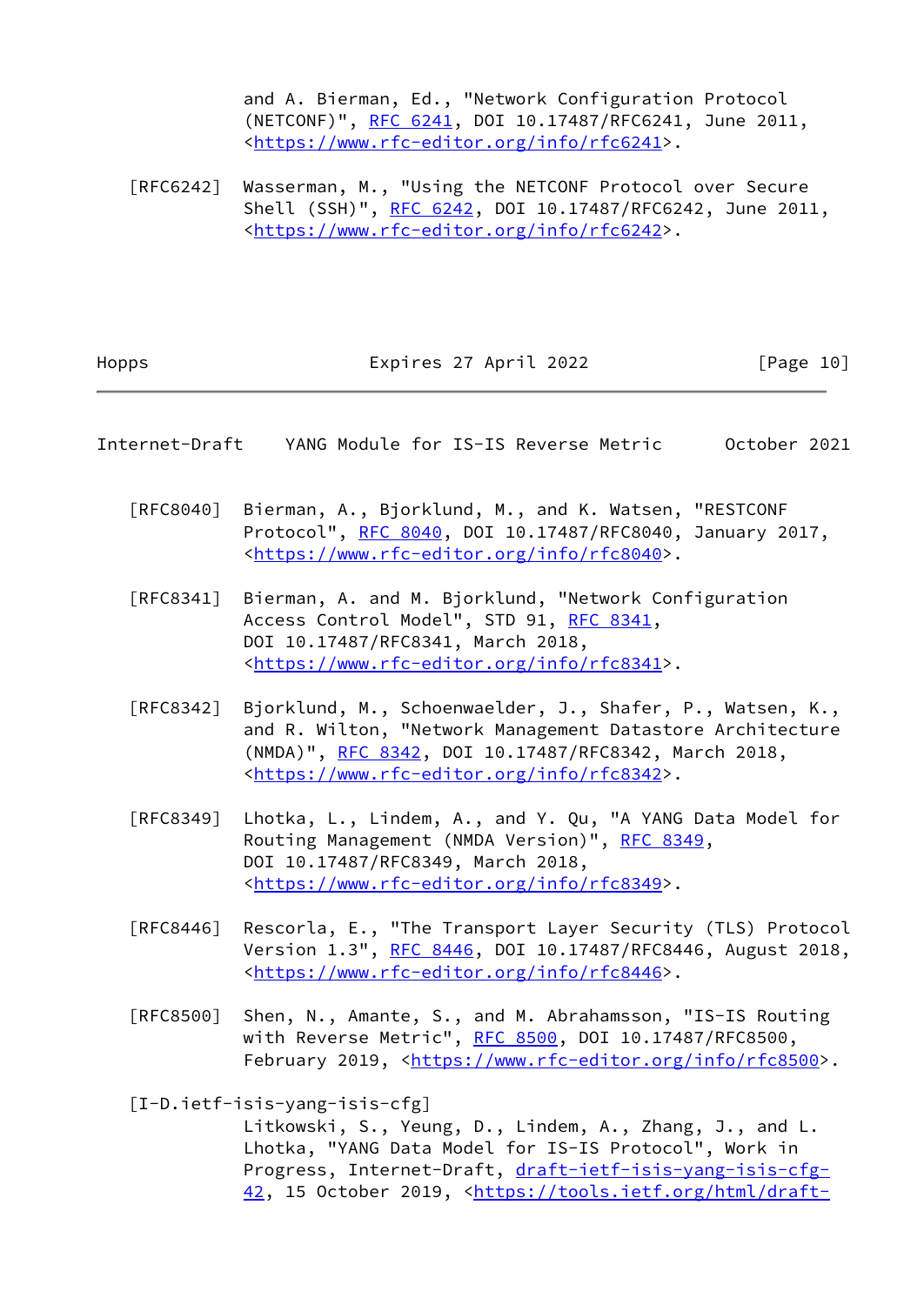[ietf-isis-yang-isis-cfg-42>](https://tools.ietf.org/html/draft-ietf-isis-yang-isis-cfg-42).

<span id="page-12-0"></span>[6](#page-12-0). Informative References

 [RFC8340] Bjorklund, M. and L. Berger, Ed., "YANG Tree Diagrams", [BCP 215](https://datatracker.ietf.org/doc/pdf/bcp215), [RFC 8340,](https://datatracker.ietf.org/doc/pdf/rfc8340) DOI 10.17487/RFC8340, March 2018, <[https://www.rfc-editor.org/info/rfc8340>](https://www.rfc-editor.org/info/rfc8340).

<span id="page-12-1"></span>[Appendix A.](#page-12-1) Examples

<span id="page-12-2"></span>[A.1](#page-12-2). Example Enable XML

 Below is an example of XML instance data to enable reverse metric processing.

Hopps Expires 27 April 2022 [Page 11]

<span id="page-12-4"></span>Internet-Draft YANG Module for IS-IS Reverse Metric October 2021 <rt:routing xmlns:rt="urn:ietf:params:xml:ns:yang:ietf-routing" xmlns:isis="urn:ietf:params:xml:ns:yang:ietf-isis" xmlns:isis-rmetric= "urn:ietf:params:xml:ns:yang:ietf-isis-reverse-metric"> <rt:control-plane-protocols> <rt:control-plane-protocol> <rt:type>isis:isis</rt:type> <rt:name>default</rt:name> <isis:isis> <isis:area-address>00</isis:area-address> <isis-rmetric:reverse-metric> <isis-rmetric:enable-receive>true</isis-rmetric:enable-receive> </isis-rmetric:reverse-metric> </isis:isis> </rt:control-plane-protocol> </rt:control-plane-protocols>

</rt:routing>

Figure 1: Example XML data to enable reverse metric processing.

<span id="page-12-3"></span>[A.2](#page-12-3). Example Use XML

 Below is an example of XML instance data for the ietf-isis-reverse metric module.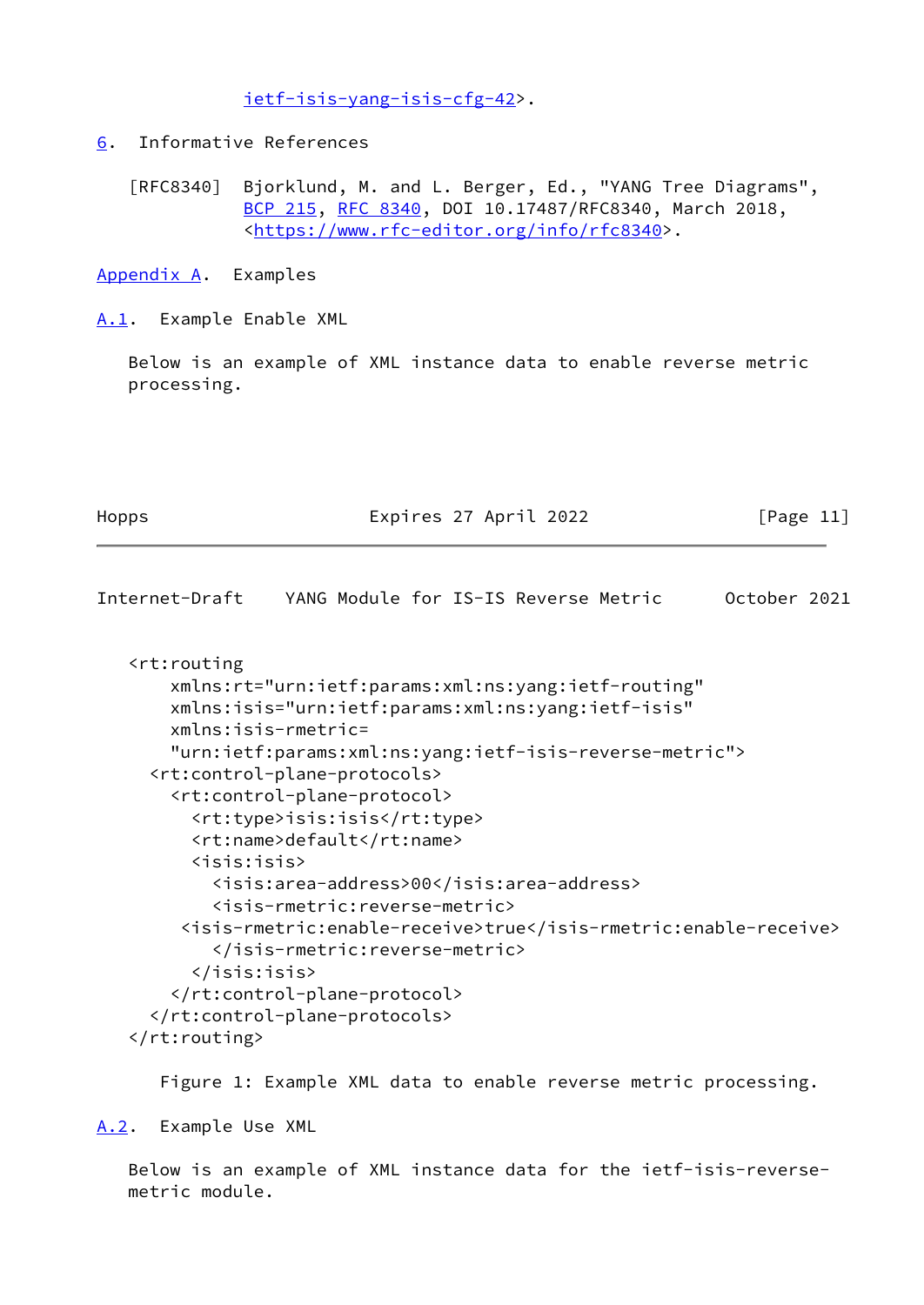## Hopps Expires 27 April 2022 [Page 12]

<span id="page-13-0"></span>Internet-Draft YANG Module for IS-IS Reverse Metric October 2021

 <if:interfaces xmlns:if="urn:ietf:params:xml:ns:yang:ietf-interfaces" xmlns:ianaift="urn:ietf:params:xml:ns:yang:iana-if-type"> <if:interface> <if:name>eth0</if:name> <if:type>ianaift:ethernetCsmacd</if:type> </if:interface> </if:interfaces> <rt:routing xmlns:rt="urn:ietf:params:xml:ns:yang:ietf-routing" xmlns:isis="urn:ietf:params:xml:ns:yang:ietf-isis" xmlns:isis-rmetric= "urn:ietf:params:xml:ns:yang:ietf-isis-reverse-metric"> <rt:control-plane-protocols> <rt:control-plane-protocol> <rt:type>isis:isis</rt:type> <rt:name>default</rt:name> <isis:isis>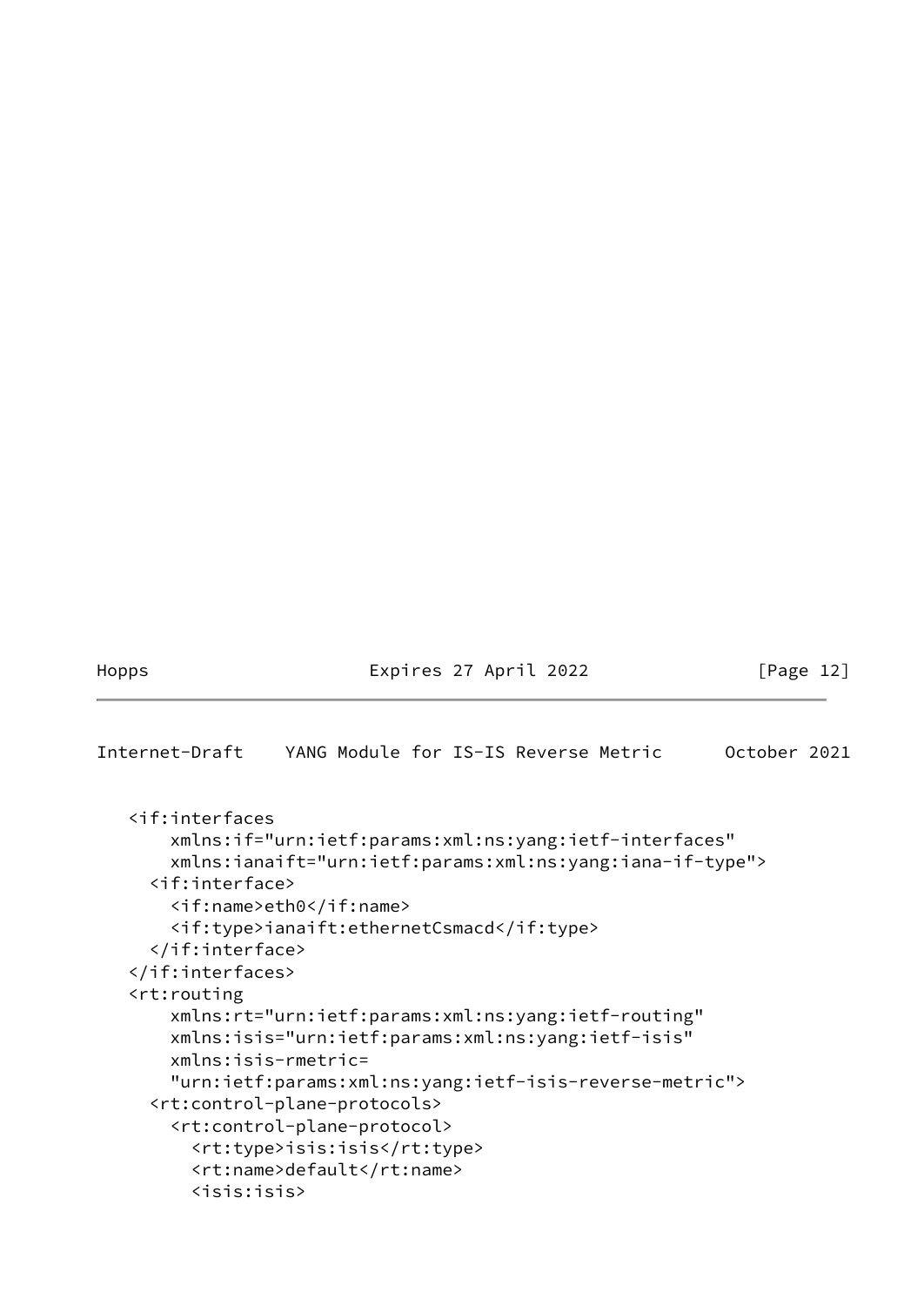```
 <isis:area-address>00</isis:area-address>
         <isis:interfaces>
           <isis:interface>
              <isis:name>eth0</isis:name>
              <isis-rmetric:reverse-metric>
                <isis-rmetric:reverse-metric>
                  <isis-rmetric:metric>
                    65535
                  </isis-rmetric:metric>
                </isis-rmetric:reverse-metric>
              </isis-rmetric:reverse-metric>
            </isis:interface>
         </isis:interfaces>
       </isis:isis>
     </rt:control-plane-protocol>
   </rt:control-plane-protocols>
\langlert:routing>
```
Figure 2: Example XML data for ietf-isis-reverse-metric module.

<span id="page-14-0"></span>[A.3](#page-14-0). Example JSON

 Below is an example of JSON instance data for the ietf-isis-reverse metric module.

Hopps Expires 27 April 2022 [Page 13]

<span id="page-14-1"></span>Internet-Draft YANG Module for IS-IS Reverse Metric October 2021

```
 {
     "ietf-interfaces:interfaces": {
       "interface": [
\{ "name": "eth0",
           "type": "iana-if-type:ethernetCsmacd"
 }
       ]
     },
     "ietf-routing:routing": {
       "control-plane-protocols": {
```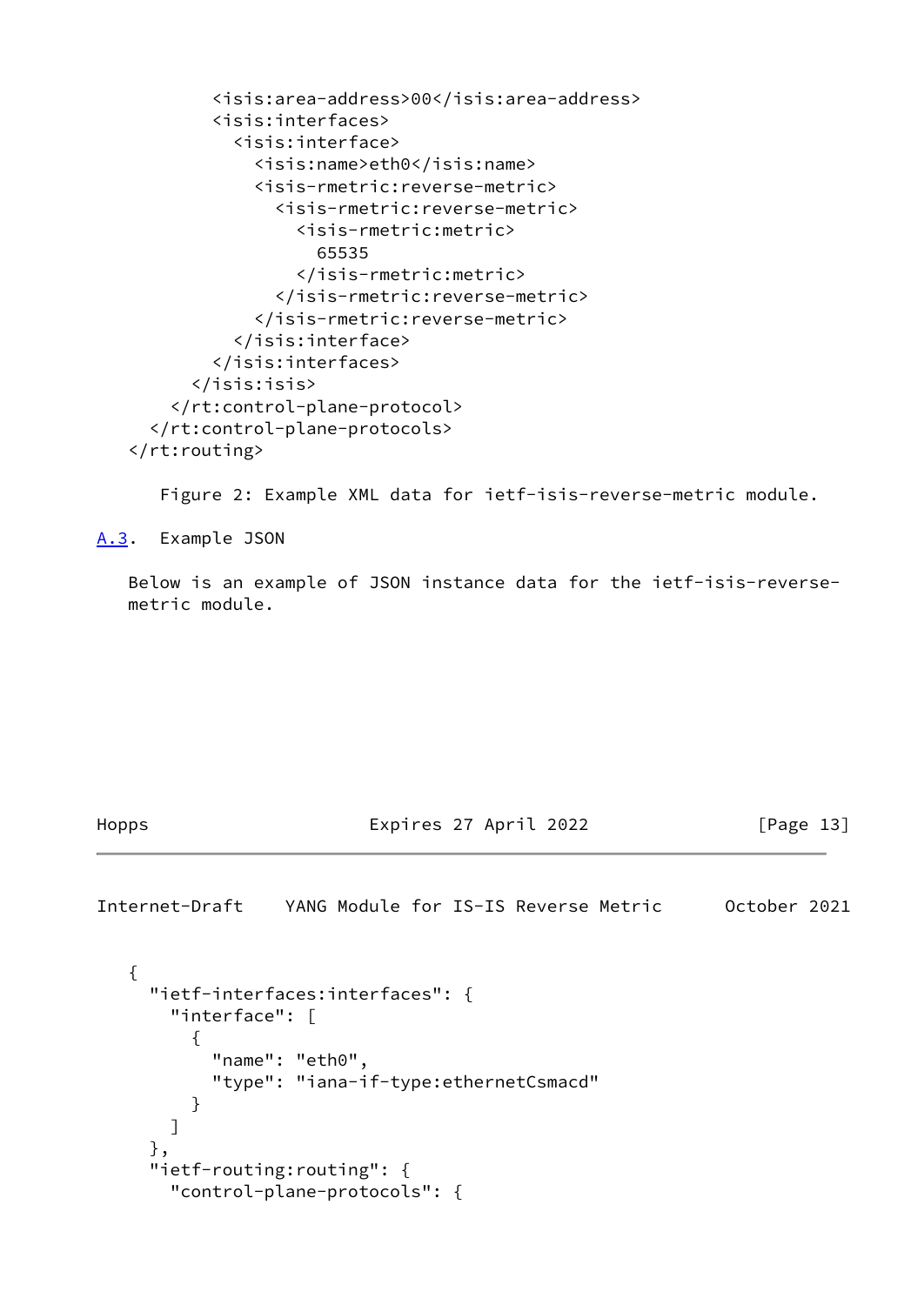```
 "control-plane-protocol": [
         {
           "type": "ietf-isis:isis",
           "name": "default",
           "ietf-isis:isis": {
             "area-address": [
              "00"
             ],
             "interfaces": {
              "interface": [
\{ "name": "eth0",
                 "ietf-isis-reverse-metric:reverse-metric": {
                   "level-1": {
                     "reverse-metric": {
                      "metric": 65535,
                      "exclude-te-metric": true
 }
 }
 }
 }
 ]
 }
           }
         }
        ]
      }
    }
   }
       Figure 3: Example JSON data for level-1 only reverse metric.
Author's Address
   Christian Hopps
   LabN Consulting, L.L.C.
Hopps Expires 27 April 2022 [Page 14]
```
Internet-Draft YANG Module for IS-IS Reverse Metric October 2021

Email: chopps@chopps.org